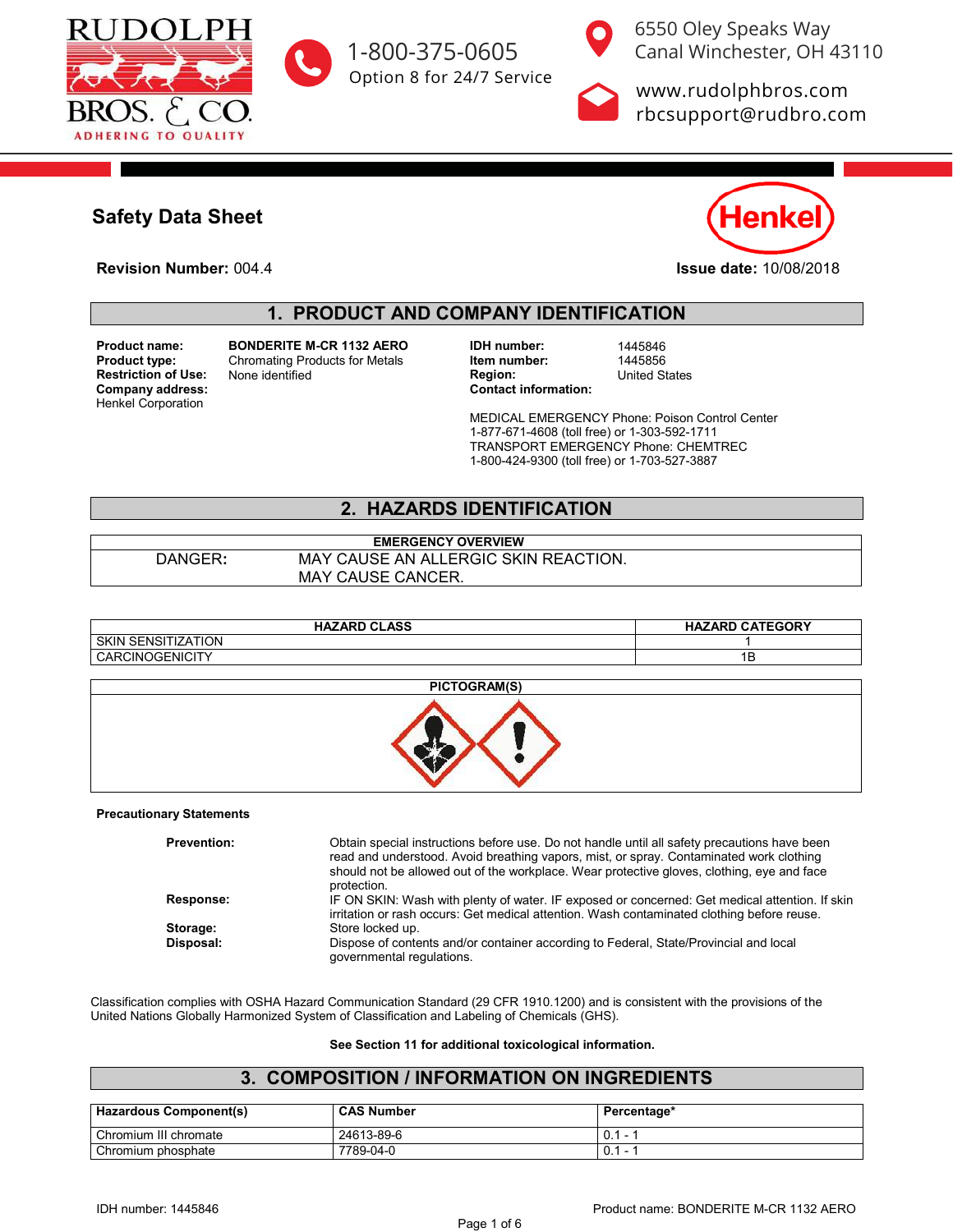\* Exact percentages may vary or are trade secret. Concentration range is provided to assist users in providing appropriate protections.

| <b>4. FIRST AID MEASURES</b>       |                                                                                                                                                                                                            |  |
|------------------------------------|------------------------------------------------------------------------------------------------------------------------------------------------------------------------------------------------------------|--|
| Inhalation:                        | If mist or vapor of this product is inhaled, remove person immediately to fresh<br>air. Seek medical attention if symptoms develop or persist.                                                             |  |
| Skin contact:                      | For skin contact, flush with large amounts of water. Seek immediate medical<br>attention. Remove contaminated clothing and footwear. Discard any shoes or<br>clothing items that cannot be decontaminated. |  |
| Eye contact:                       | In case of contact with the eyes, rinse immediately with plenty of water for 15<br>minutes, and seek immediate medical attention.                                                                          |  |
| Ingestion:                         | Get immediate medical attention. DO NOT induce vomiting unless directed to<br>do so by medical personnel.                                                                                                  |  |
| Symptoms:                          | See Section 11.                                                                                                                                                                                            |  |
| <b>5. FIRE FIGHTING MEASURES</b>   |                                                                                                                                                                                                            |  |
| <b>Extinguishing media:</b>        | Use media appropriate for surrounding material.                                                                                                                                                            |  |
| Special firefighting procedures:   | Wear full protective clothing. Wear self-contained breathing apparatus.                                                                                                                                    |  |
| Unusual fire or explosion hazards: | This product is an aqueous mixture which will not burn.                                                                                                                                                    |  |

Hazardous combustion products: **Interpreteral interpretent in the light of the light of the light of the light of the light of the light of the light of the light of the light of the light of the light of the light of the** 

## **6. ACCIDENTAL RELEASE MEASURES**

**Use personal protection recommended in Section 8, isolate the hazard area and deny entry to unnecessary and unprotected personnel.**

| <b>Environmental precautions:</b> | Prevent further leakage or spillage if safe to do so. Wear appropriate<br>protective equipment and clothing during clean-up.                                                |
|-----------------------------------|-----------------------------------------------------------------------------------------------------------------------------------------------------------------------------|
| Clean-up methods:                 | Absorb spill with inert material. Shovel material into appropriate container for<br>disposal. Dispose of according to Federal, State and local governmental<br>regulations. |

### **7. HANDLING AND STORAGE**

| Handling: | Prevent contact with eyes, skin and clothing. Do not breathe vapor and mist.<br>Wash thoroughly after handling. Do not reuse the empty container. For<br>industrial use only.                                   |
|-----------|-----------------------------------------------------------------------------------------------------------------------------------------------------------------------------------------------------------------|
| Storage:  | For safe storage, store between 40 °F (4.4 °C) and 104 °F (40 °C)<br>Keep container tightly closed and in a cool, well-ventilated place away from<br>incompatible materials. Thaw and mix thoroughly if frozen. |

**For information on product shelf life, please review labels on container or check the Technical Data Sheet.**

IDH number: 1445846 Product name: BONDERITE M-CR 1132 AERO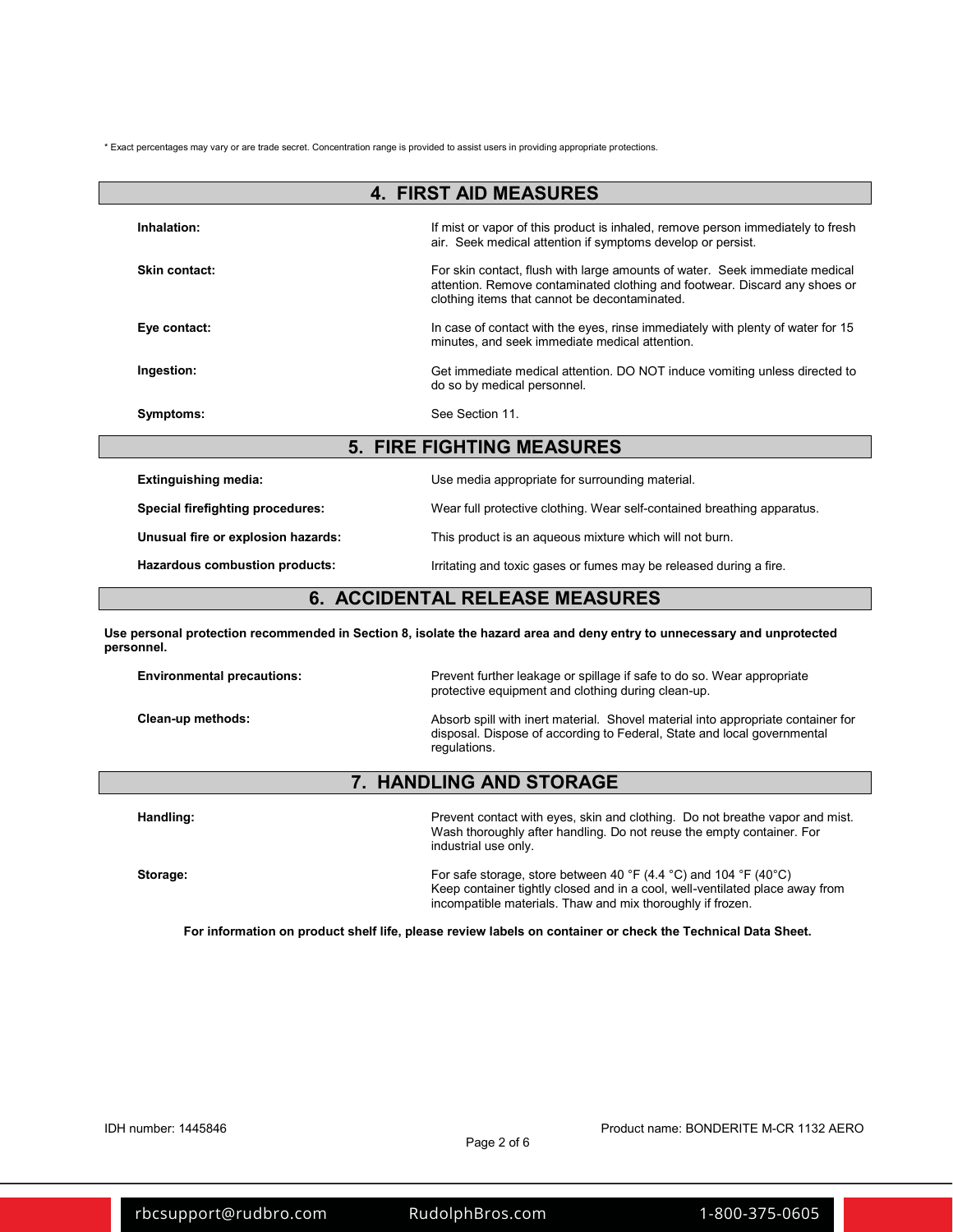### **8. EXPOSURE CONTROLS / PERSONAL PROTECTION**

**Employers should complete an assessment of all workplaces to determine the need for, and selection of, proper exposure controls and protective equipment for each task performed.**

| <b>Hazardous Component(s)</b> | <b>ACGIH TLV</b>                                                                                                                                                                                                                                                                           | <b>OSHA PEL</b>                                                         | <b>AIHA WEEL</b> | <b>OTHER</b> |
|-------------------------------|--------------------------------------------------------------------------------------------------------------------------------------------------------------------------------------------------------------------------------------------------------------------------------------------|-------------------------------------------------------------------------|------------------|--------------|
| Chromium III chromate         | 0.0005 mg/m3 STEL<br>(as Cr(VI)) Inhalable<br>fraction.<br>0.0005 mg/m3 STEL<br>(as Cr(VI)) Inhalable<br>fraction.<br>0.0002 mg/m3 TWA<br>(as Cr(VI)) Inhalable<br>fraction.<br>$(SKIN)$ (as $Cr(VI)$ )<br>Inhalable fraction.<br>(Dermal sensitization)<br>(Respiratory<br>sensitization) | 0.005 mg/m3 TWA<br>$0.0025$ mg/m3<br>OSHA ACT<br>0.1 mg/m3 Ceiling      | None             | None         |
| Chromium phosphate            | 0.003 mg/m3 TWA<br>(as Cr(III)) Inhalable<br>fraction.<br>0.003 mg/m3 TWA<br>(as Cr(III)) Inhalable<br>fraction. (Respiratory<br>sensitization)<br>(Dermal sensitization)                                                                                                                  | 1 mg/m3 PEL (as Cr)<br>0.5 mg/m3 PEL (as<br>Cr)                         | None             | None         |
| <b>Engineering controls:</b>  |                                                                                                                                                                                                                                                                                            | Provide local and general exhaust ventilation to effectively remove and |                  |              |

prevent buildup of any vapors or mists generated from the handling of this product.

**Respiratory protection:** If ventilation is not sufficient to effectively prevent buildup of aerosols, mists or vapors, appropriate NIOSH/MSHA respiratory protection must be provided.

**Eye/face protection:** Wear chemical goggles; face shield (if splashing is possible).

**Skin protection:** Chemical resistant, impermeable gloves. Use of impervious apron and boots are recommended.

#### **9. PHYSICAL AND CHEMICAL PROPERTIES**

**Physical state:** Liquid<br> **Color:** Color: Color: Color: Color: Color: Color: Color: Color: Color: Color: Color: Color: Color: Color: Colo **Color:** Yellow green<br> **Odor:** Mild **Odor:** Mild **Odor threshold:** Not available. **pH:** 1.95 - 2.25 **Vapor pressure:**<br> **Boiling point/range:** Not determined<br>  $> 100 °C (> 212 °F)$ **Boiling point/range:**  $\longrightarrow$  100 °C (> 212<br> **Melting point/ range:** Not determined **Melting point/ range:**<br>Specific gravity: **Vapor density:**<br>Flash point: **Flammable/Explosive limits - lower:** Not applicable<br> **Flammable/Explosive limits - upper:** Not applicable **Flammable/Explosive limits - upper:** Not applicable<br> **Autoignition temperature:** Not applicable **Autoignition temperature:**<br>Flammability: **Evaporation rate:** Not determined the Solubility in water: Not determined the Solubility in water: **Solubility in water:** Complete Complete<br> **Partition coefficient (n-octanol/water):** Not available. Partition coefficient (n-octanol/water):<br>VOC content: **VOC content:**  $\begin{array}{ccc} 0 & 0 & 0 \\ \hline \end{array}$  (calculated) **Viscosity: Decomposition temperature:** 

1.00 - 1.01 at 60 °F (15.56 °C)<br>Not determined **Not applicable**<br>Not applicable **Not applicable**<br>Not determined Not available.<br>Not available.

Page 3 of 6

IDH number: 1445846 Product name: BONDERITE M-CR 1132 AERO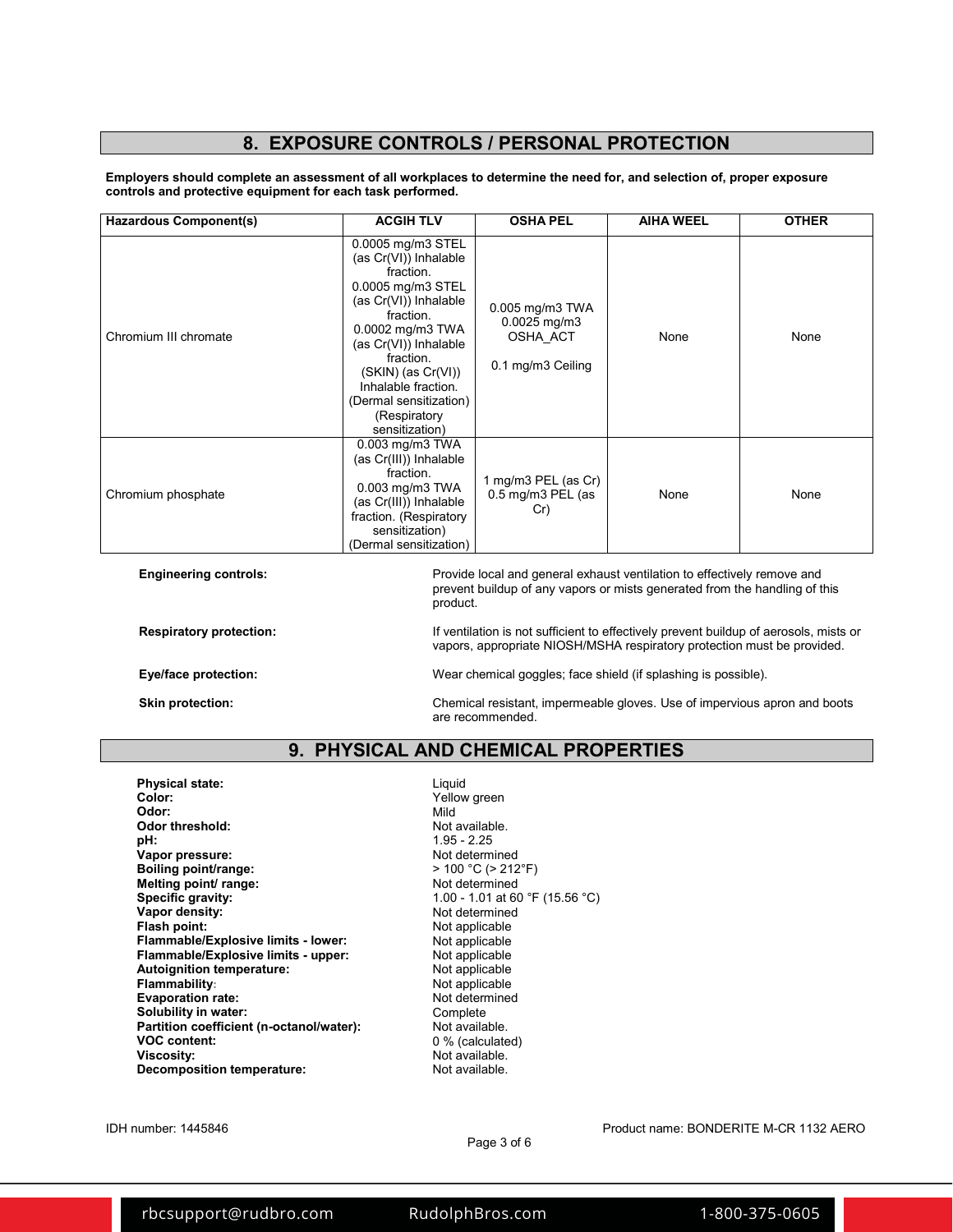| <b>10. STABILITY AND REACTIVITY</b>         |                                                                                    |
|---------------------------------------------|------------------------------------------------------------------------------------|
| Stability:                                  | Stable at normal conditions.                                                       |
| <b>Hazardous reactions:</b>                 | Will not occur.                                                                    |
| <b>Hazardous decomposition</b><br>products: | None identified.                                                                   |
| Incompatible materials:                     | Avoid contact with organic materials, oils, greases, and any oxidizable materials. |
| <b>Reactivity:</b>                          | Not available.                                                                     |
| Conditions to avoid:                        | Do not allow chemical to dry in the presence of organic materials.                 |
| <b>11. TOXICOLOGICAL INFORMATION</b>        |                                                                                    |
| <b>Relevant routes of exposure:</b>         | Skin, Inhalation, Eyes                                                             |
| <b>Potential Health Effects/Symptoms</b>    |                                                                                    |
|                                             |                                                                                    |

| Inhalation:          | This product is irritating to the respiratory system.                                        |
|----------------------|----------------------------------------------------------------------------------------------|
| <b>Skin contact:</b> | This product may cause irritation to the skin. Product contains chromium, which may cause an |
|                      | allergic skin sensitization reaction. Massive overexposures may lead to kidney failure and   |
|                      | death. A component in this product may be absorbed through the skin in harmful amounts.      |
| Eye contact:         | This product may be severely irritating to the eyes.                                         |
| Ingestion:           | Acute ingestion may result in mild gastrointestinal distress. May be harmful if swallowed.   |

| Hazardous Component(s) | LD50s and LC50s | Immediate and Delayed Health Effects       |
|------------------------|-----------------|--------------------------------------------|
| Chromium III chromate  | None            | Allergen, Irritant, Respiratory            |
| Chromium phosphate     | None            | Allergen, Irritant, Metabolic, Respiratory |
|                        |                 |                                            |
|                        |                 | <b>OSHA Carcinogen</b>                     |

| Hazardous Component(s) | <b>NTP Carcinogen</b>            | <b>IARC Carcinogen</b> | <b>OSHA Carcinogen</b><br>(Specifically Regulated) |
|------------------------|----------------------------------|------------------------|----------------------------------------------------|
| Chromium III chromate  | Known To Be Human<br>Carcinogen. | Group 1                | Yes                                                |
| Chromium phosphate     | No                               | No                     | No                                                 |

# **12. ECOLOGICAL INFORMATION**

**Ecological information:** Do not empty into drains / surface water / ground water.

IDH number: 1445846 Product name: BONDERITE M-CR 1132 AERO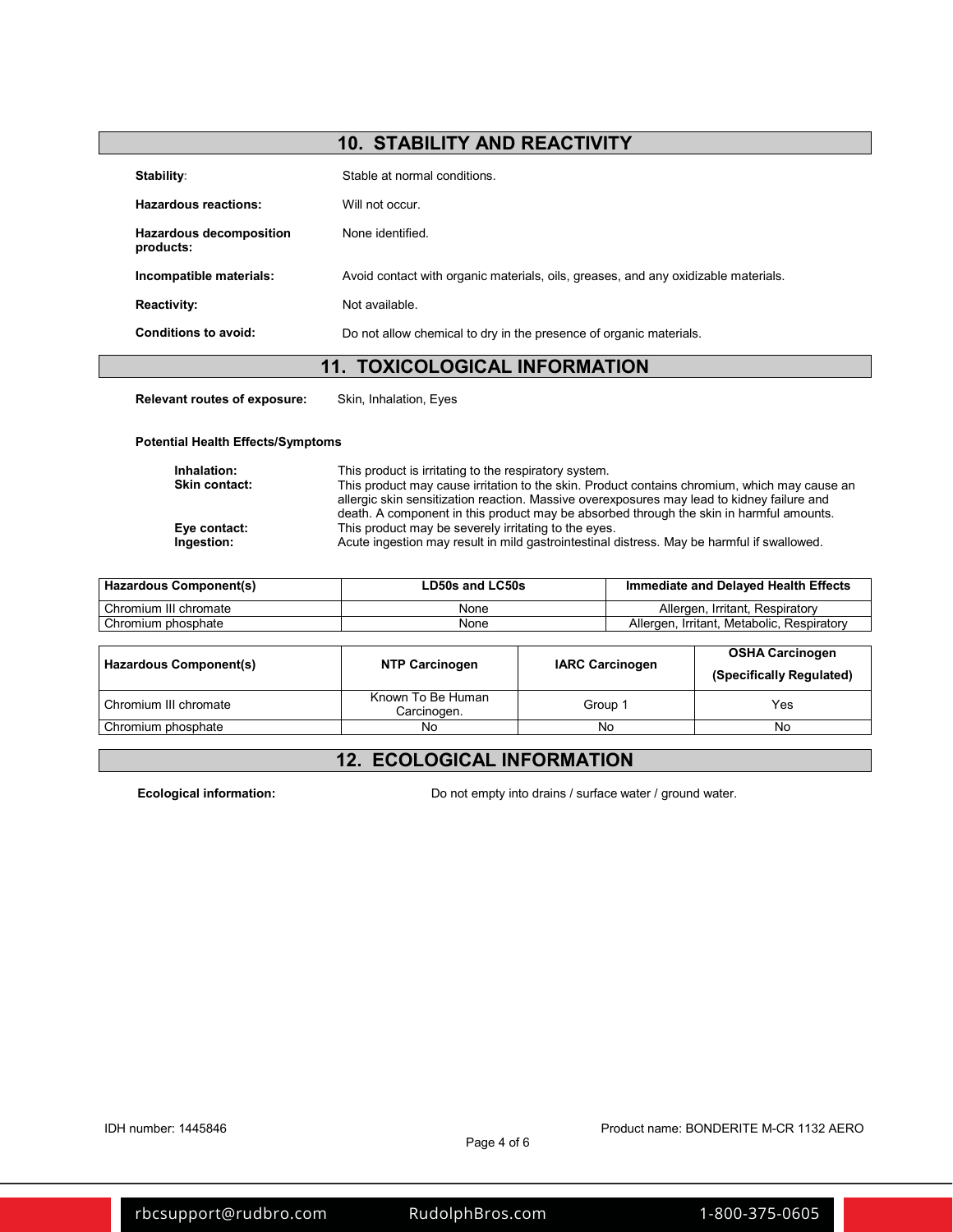|                                                                                                                                                                                                                                                                                                  | <b>13. DISPOSAL CONSIDERATIONS</b>                                                                                                                    |  |  |
|--------------------------------------------------------------------------------------------------------------------------------------------------------------------------------------------------------------------------------------------------------------------------------------------------|-------------------------------------------------------------------------------------------------------------------------------------------------------|--|--|
|                                                                                                                                                                                                                                                                                                  | Information provided is for unused product only.                                                                                                      |  |  |
| Recommended method of disposal:                                                                                                                                                                                                                                                                  | Dispose of according to Federal, State and local governmental regulations.<br>This chemical contains phosphates. This chemical contains heavy metals. |  |  |
| Hazardous waste number:                                                                                                                                                                                                                                                                          | This product contains chromium which is a hazardous waste (D007).                                                                                     |  |  |
|                                                                                                                                                                                                                                                                                                  | <b>14. TRANSPORT INFORMATION</b>                                                                                                                      |  |  |
| package/configuration.                                                                                                                                                                                                                                                                           | The transport information provided in this section only applies to the material/formulation itself, and is not specific to any                        |  |  |
| U.S. Department of Transportation Ground (49 CFR)<br>Proper shipping name:<br>RQ, Environmentally hazardous substance, liquid, n.o.s.<br>Hazard class or division:<br>9<br><b>UN 3082</b><br>Identification number:<br>ш<br>Packing group:<br><b>DOT Hazardous Substance(s):</b><br>Chromic acid |                                                                                                                                                       |  |  |
| International Air Transportation (ICAO/IATA)<br>Proper shipping name:<br>Hazard class or division:<br>Identification number:<br>Packing group:                                                                                                                                                   | RQ, Environmentally hazardous substance, liquid, n.o.s. (Chromium(III)-chromate)<br>9<br><b>UN 3082</b><br>Ш                                          |  |  |
| <b>Water Transportation (IMO/IMDG)</b><br>Proper shipping name:<br>Hazard class or division:<br>Identification number:<br>Packing group:<br><b>Marine pollutant:</b>                                                                                                                             | RQ, ENVIRONMENTALLY HAZARDOUS SUBSTANCE, LIQUID, N.O.S.<br>(Chromium(III)-chromate)<br>9<br><b>UN 3082</b><br>Ш<br>Chromium(III)-chromate             |  |  |

### **15. REGULATORY INFORMATION**

#### **United States Regulatory Information**

| TSCA 8 (b) Inventory Status:                                                                                  | All components are listed or are exempt from listing on the Toxic Substances Control Act<br>Inventory.                                                                                                                                                                                                          |
|---------------------------------------------------------------------------------------------------------------|-----------------------------------------------------------------------------------------------------------------------------------------------------------------------------------------------------------------------------------------------------------------------------------------------------------------|
| <b>TSCA 12 (b) Export Notification:</b>                                                                       | Chromium III chromate (CAS# 24613-89-6).                                                                                                                                                                                                                                                                        |
| <b>CERCLA/SARA Section 302 EHS:</b><br><b>CERCLA/SARA Section 311/312:</b><br><b>CERCLA/SARA Section 313:</b> | None above reporting de minimis.<br>Immediate Health, Delayed Health<br>This product contains the following toxic chemicals subject to the reporting requirements of<br>section 313 of the Emergency Planning and Community Right-To-Know Act of 1986 (40<br>CFR 372). Chromium III chromate (CAS# 24613-89-6). |
| <b>CERCLA Reportable quantity:</b>                                                                            | Chromic acid (CAS# 7738-94-5) 10 lbs. (4.54 kg)                                                                                                                                                                                                                                                                 |
| <b>California Proposition 65:</b>                                                                             | This product contains a chemical known in the State of California to cause cancer. This<br>product contains a chemical known to the State of California to cause birth defects or other<br>reproductive harm.                                                                                                   |
| Canada Regulatory Information                                                                                 |                                                                                                                                                                                                                                                                                                                 |
| <b>CEPA DSL/NDSL Status:</b>                                                                                  | All components are listed on or are exempt from listing on the Canadian Domestic<br>Substances List.                                                                                                                                                                                                            |

# **16. OTHER INFORMATION**

**This safety data sheet contains changes from the previous version in sections:** New Safety Data Sheet format.

IDH number: 1445846 Product name: BONDERITE M-CR 1132 AERO

[rbcsupport@rudbro.com](mailto:rbcsupport%40rudbro.com?subject=Bonderite%20MCR%201132%20Aero%201445846%20SDS) [RudolphBros.com](http://www.RudolphBros.Com) [1-800-375-0605](tel:+118003750605)